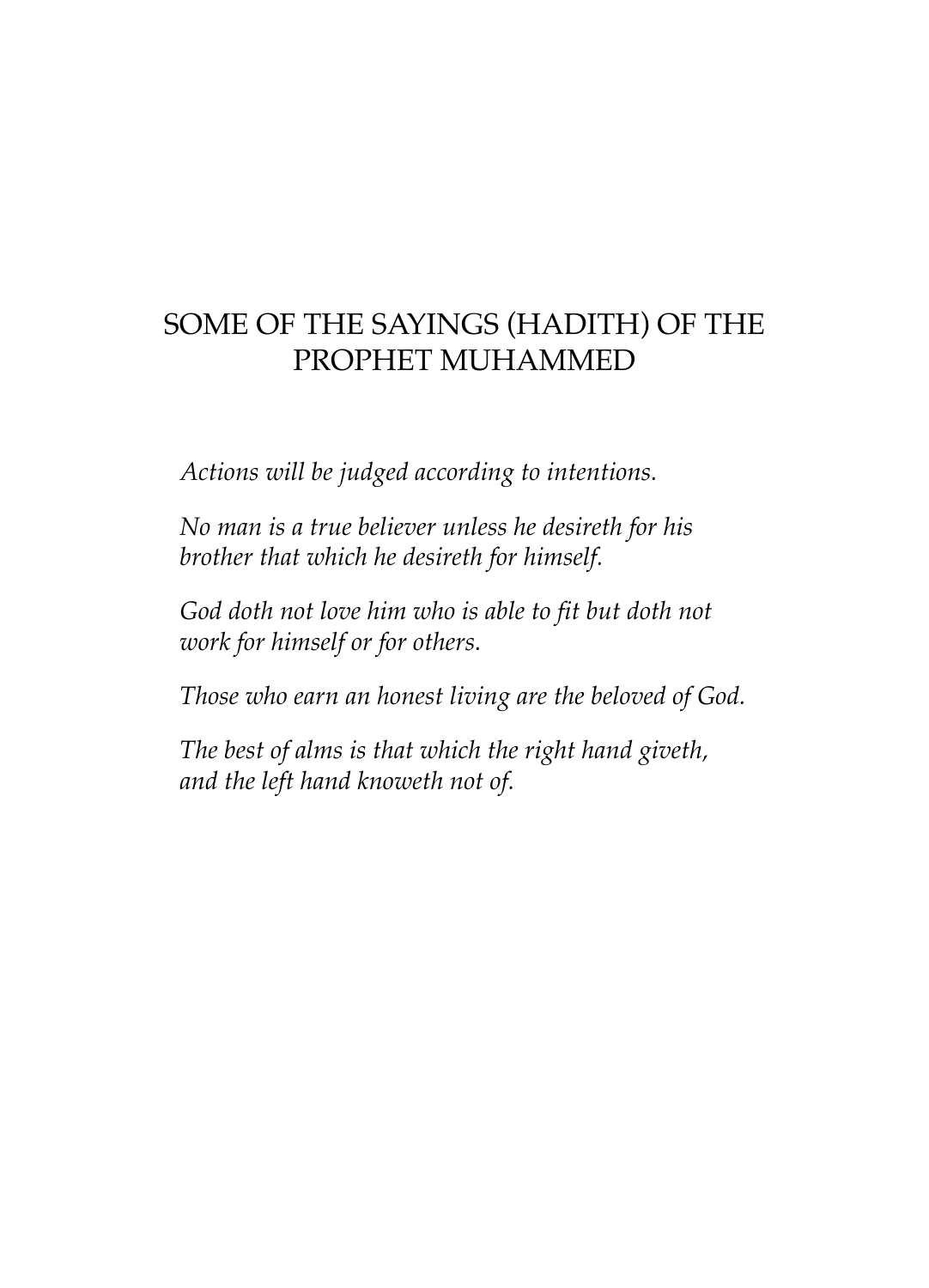*He is not of me, but a rebel at heart, who, when he speaketh, speaketh falsely; who, when he promiseth, breaketh his promises; and who, when trust is imposed in him, faileth in his trust.*

*Modesty and chastity are parts of the faith.*

*He who is not kind to God's creatures, and to his own children, will have no mercy from God.*

*What actions are most excellent? To gladden the heart of a human being, to feed the hungry, to help the afflicted, to lighten the sorrow of the sorrowful, and to remove the wrongs of the injured.*

*Do not associate any one thing with God, although they kill or burn you; nor affront intentionally your parents, although they should order you to quit your wife, your children, and your property.*

*Never drink wine, for it is the root of all evil; abstain from vice; and when a pestilence shall pervade mankind, and you shall be amongst them, remain with them; and cherish your children.*

*Hell is veiled in delights, and Heaven in hardships and miseries.*

*Do not speak ill of the dead.*

*Seek knowledge from the cradle to the grave.*

*The love of the world is the root of all evils.*

*It is your own conduct which will lead you to reward or punishment, as if you had been destined therefor.*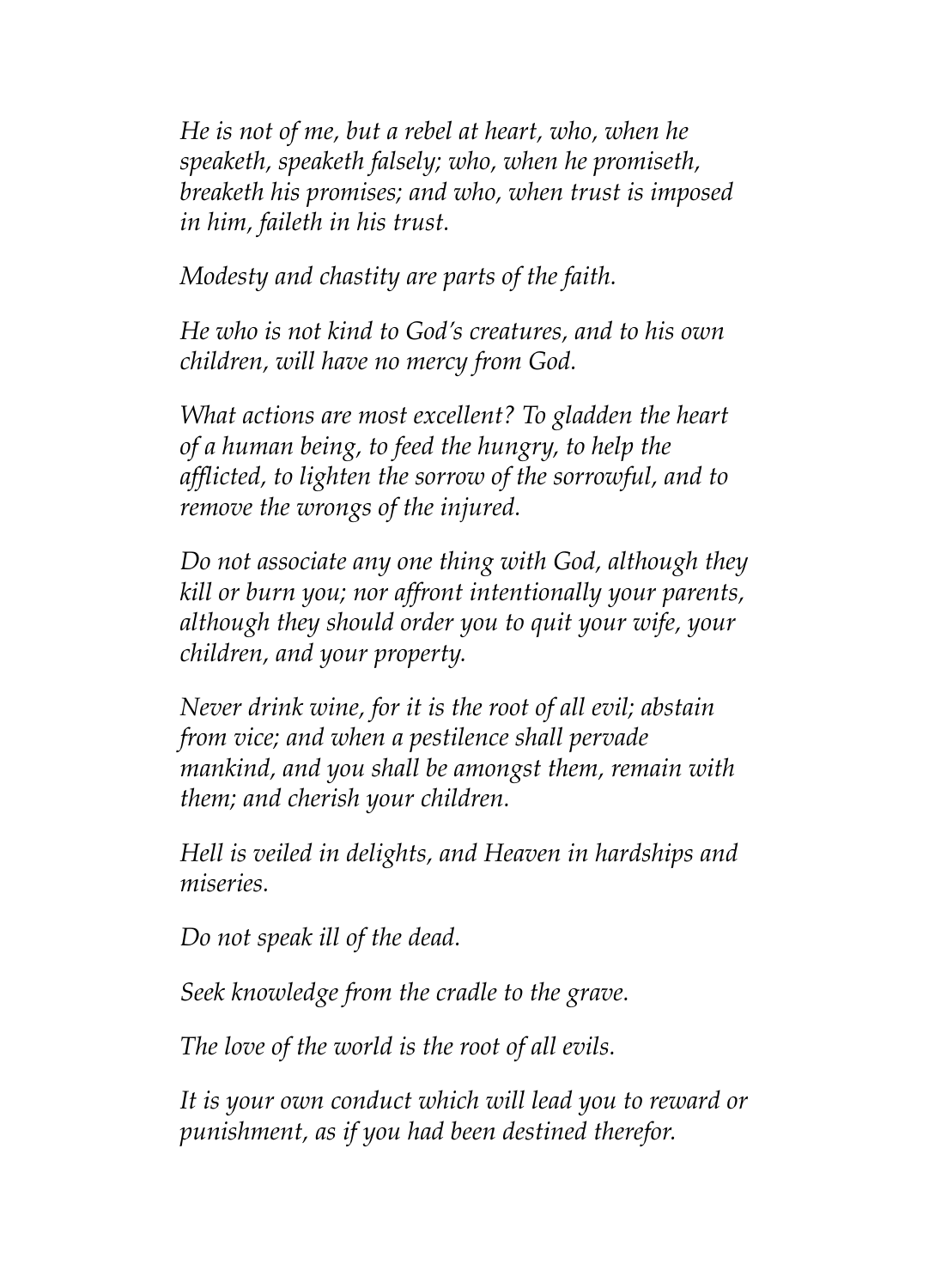## THE HOLY GHOST

Jesus said to His loved ones on earth:

*I will pray the Father, and He shall give you another Comforter, that He may abide with you for ever; Even the Spirit of Truth (John 14/16–17).*

Again,

*Nevertheless I tell you the truth; It is expedient for you that I go away: for if I go not away, the Comforter will not come unto you; but if I depart, I will send Him unto you* (John 16/7).

This blessed promise was fulfilled when Jesus had ascended to the right hand of God. As Peter said on the day of Pentecost:

*Having received of the Father the promise of the Holy Ghost, He hath shed forth this, which ye now see and hear* (Acts 2/33).

*Disciples on earth received the Spirit. He had wrought in men in the ages which had passed, and He will work again in the ages to come; but on that day the Comforter came from heaven to earth, henceforth making the body of the Believer His temple*, *and also dwelling in the Church (1 Cor. 3/16).*

People often speak of the Spirit as if He were merely an influence, but whilst it is perfectly true that He influences, and that powerfully, the Holy Ghost is a

*… Divine Person.*

(John  $16/13-14$ ) is very plain as to this: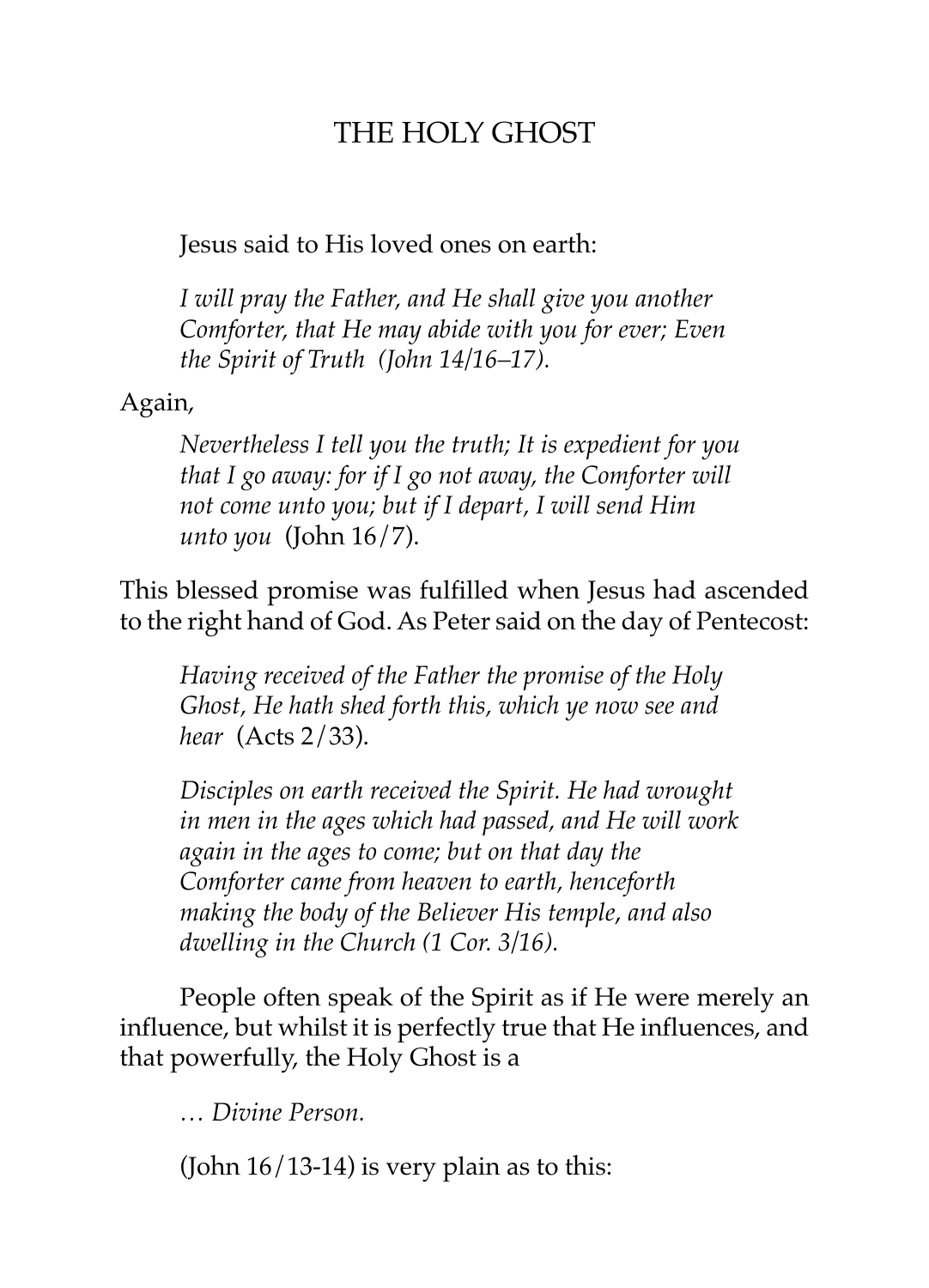*Howbeit when He, the Spirit of truth, is come, He will guide you into all truth; for He shall not speak of Himself, but whatsoever He shall hear, that shall He speak: and He will shew you things to come. He shall glorify Me: for He shall receive of Mine, and shall shew it unto you.*

*'Tis He who sanctifies the souls of God's people until they are fitted to appear in His Presence. He takes the sinner by the hand (providing he is willing to go) and shows him Calvary, and seems to say there is God's Love upon the Cross!*

There is the atoning sacrifice: there is the pardon for our sins. He takes the scales off the sinner's eyes and he looks, and the burden of his sins rolls away, and the Peace as well as the Love of God flows into his soul like a river of life. If we do not know how to turn, then He says, I will pour out My spirit unto you, I will make known My words unto you.

*The Holy Ghost sanctifies* (or sets apart) *(1 Peter 1/2);*

… dwells in Believers *(John 14/17);*

*… joins them to the Lord and to each other* (1 Cor. 6/ 17 and 15);

*He is the anointed* (2 Cor. 1/21);

*… the Seal for the day of Redemption* (2 Cor. 1/22);

*… the earnest of future blessing* (Eph. 1/13-14);

*… and also dwells in the House of God* (Eph. 2/22) and (1 Cor. 3/16).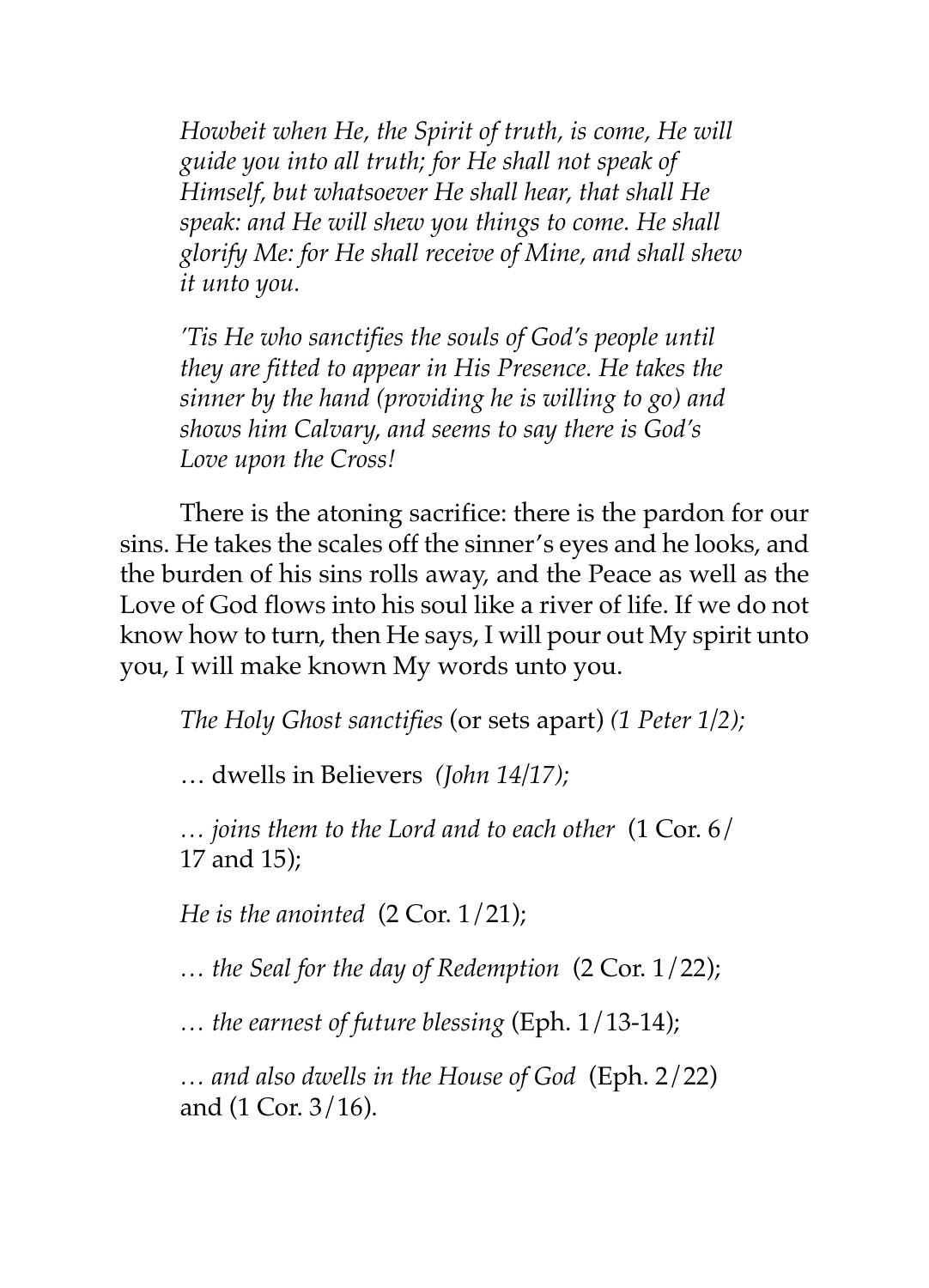### **JUDAISM**

#### HOW DOES THE INDIVIDUAL COME TO KNOW GOD?

We learn to know God best through experience, the experience which helps us to feel that there is in the universe this great Power which creates it, rules it, and guides it, and the experience which brings us into close contact, into close communion, with this Power.

We learn to know God as we learn to know a human friend, by communion. We feel the love and the kindness of a human friend when we are with him. So do we feel the attributes of God, that He is Perfect Love and Perfect Goodness when we feel His presence. We experience God when we experience the qualities which make up His Being. It is true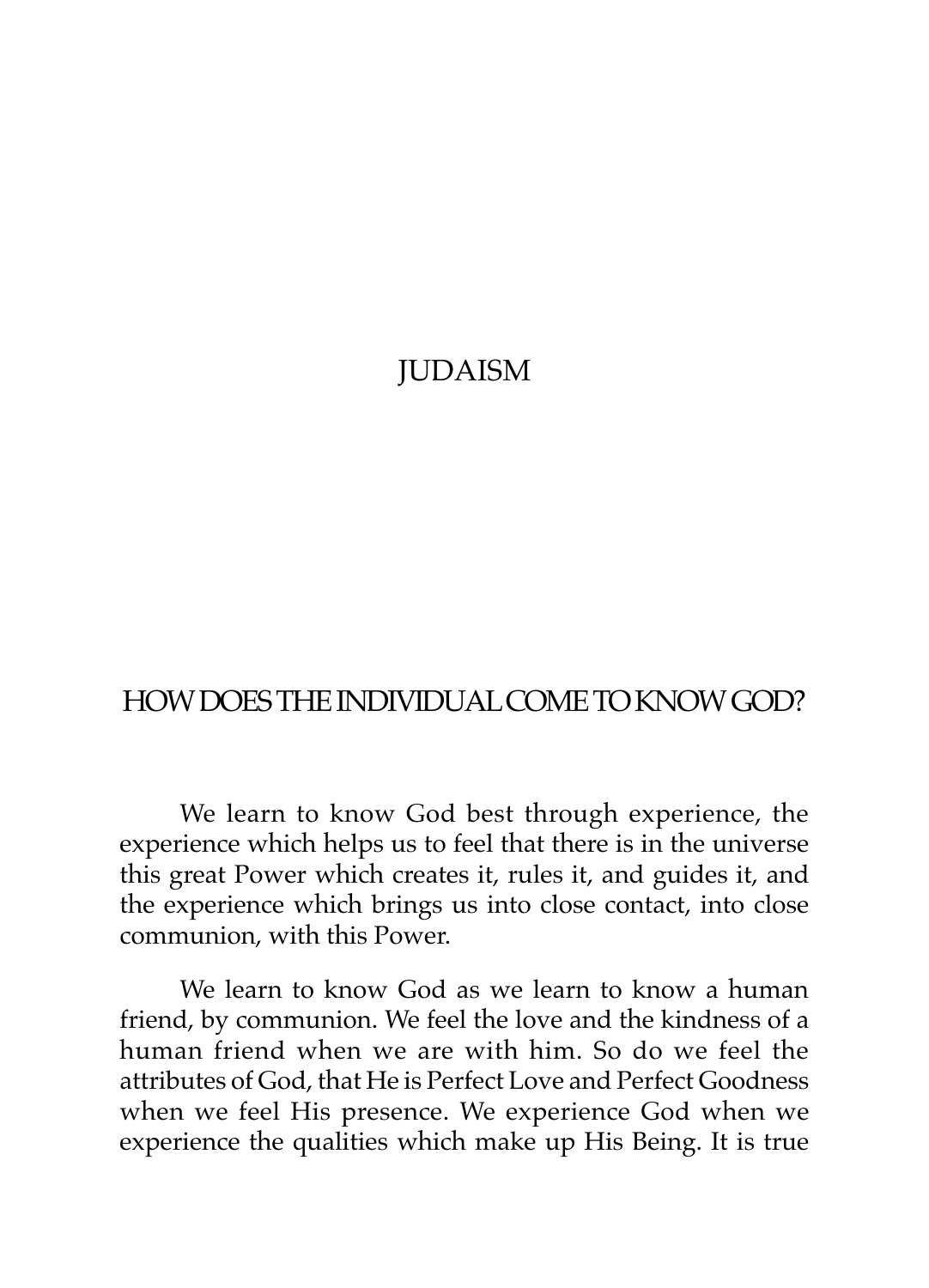that our first knowledge of Him comes to us from those men who, because they had this experience of God, by their lives and through what they wrote have become our teachers in the knowledge of God. But faith will come to us in largest measure only when we strive by work, thought, and prayer to come near to God and to commune with Him.

The universe within us and all about us shows a wonderful life, the workings of wonderful powers. There are different planets and stars and worlds held together in space. There is the life which courses through man, through trees, through all nature. There is the goodness of which everyone has some sense, and which has been the power making for the advancement and progress of the human family. There is the knowledge of truth coming into the world more clearly and more fully.

At first these may present to us a mystery. We ask: *"Whence all this?"*

Out of that very mystery, however, comes the answer to our questionings. Life, power, goodness, truth, all come from Him who is the Great Author, God. And we, by striving to come near to Him, and to commune with Him, will learn to feel His Presence and to know Him.

This experience of God by the individual must have an important place in religious knowledge. One will recall that in an earlier part of this review, it was said that our knowledge of Judaism comes from Jewish literature and from the religious experience of the individual Jew. By *"religious experience"* what the individual comes to know through his thought and feeling is that he tries to realize the presence of God and to commune with Him by prayer, meditation and study.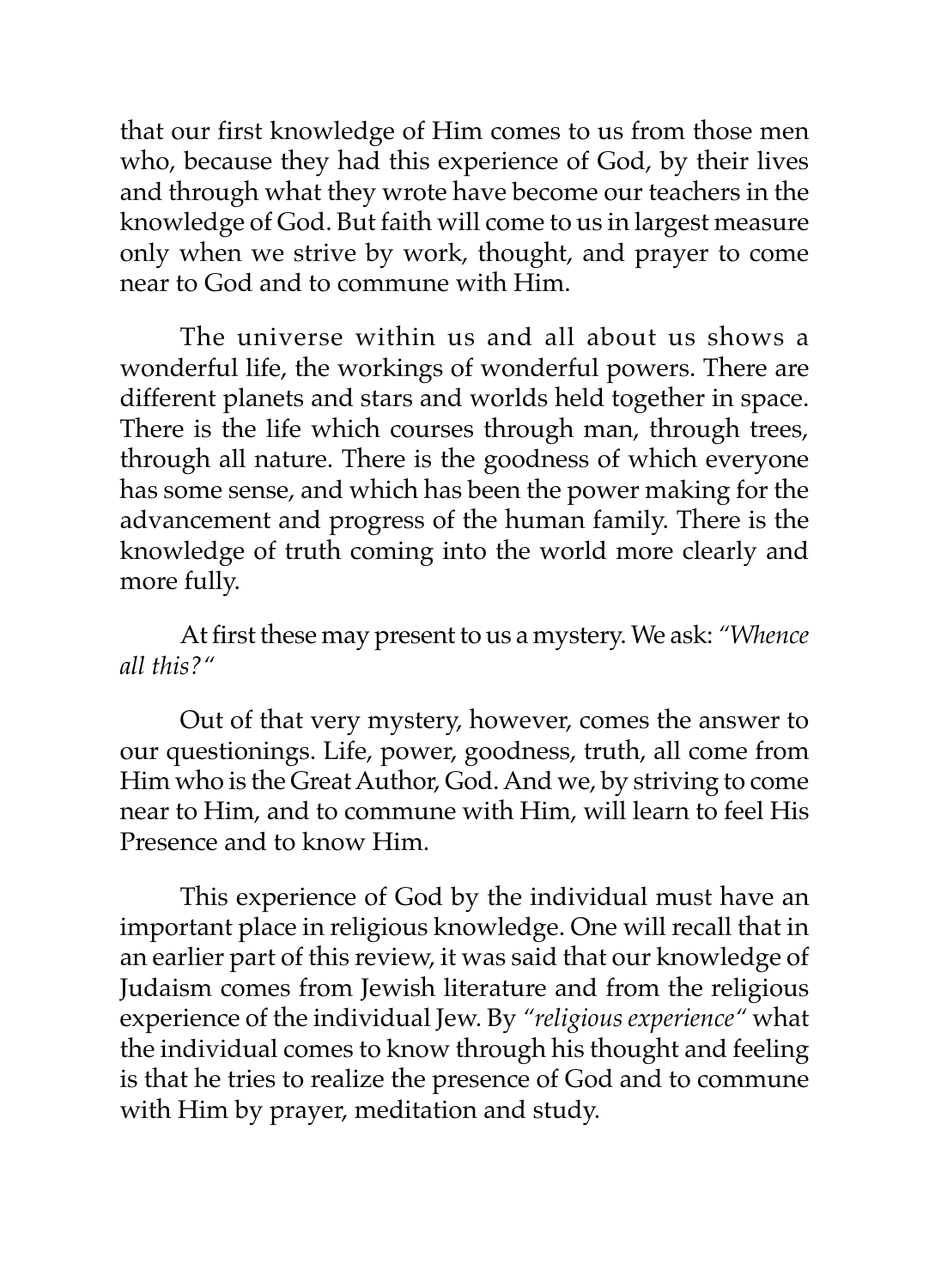Book 4

# BUDDHISM

Buddhism is a Western term for the faith ushered in by the Buddha. In its original sense it is termed the Buddha Dhammu, the latter word being the Pali version of the Sanskrit Dharma or Dharm, meaning Faith.

The world of Buddhism is divided, broadly speaking, into two great Schools, the one including Ceylon, Burma, Siam, and parts of India (which is, however, no longer a Buddhist country), calling itself the *Thera Vada*, or teaching of the elders, and the other, covering Japan and China, Tibet and South Mongolia, forming the northern or *Mahayana* School.

The former claims to have preserved the teaching of the Buddha as given to the people, but in the opinion of some, is apt to stress the letter of his teaching, and to ignore its relation to the larger body of truth of which it is an indivisible part.

The Mahayana, or Great Vehicle, has gone to the opposite extreme, and while containing the inner teaching of the All-Enlightened One, has let creep in through excessive tolerance a host of practices quite alien to Buddhism. These Schools, however, are two aspects of a whole, and only a study of both will reveal the whole of Buddhism.

As this religion is indissolubly associated with the personality of Buddha in infinitely greater degree than Islam is with the Prophet Muhammed or Judaism with Moses, it is